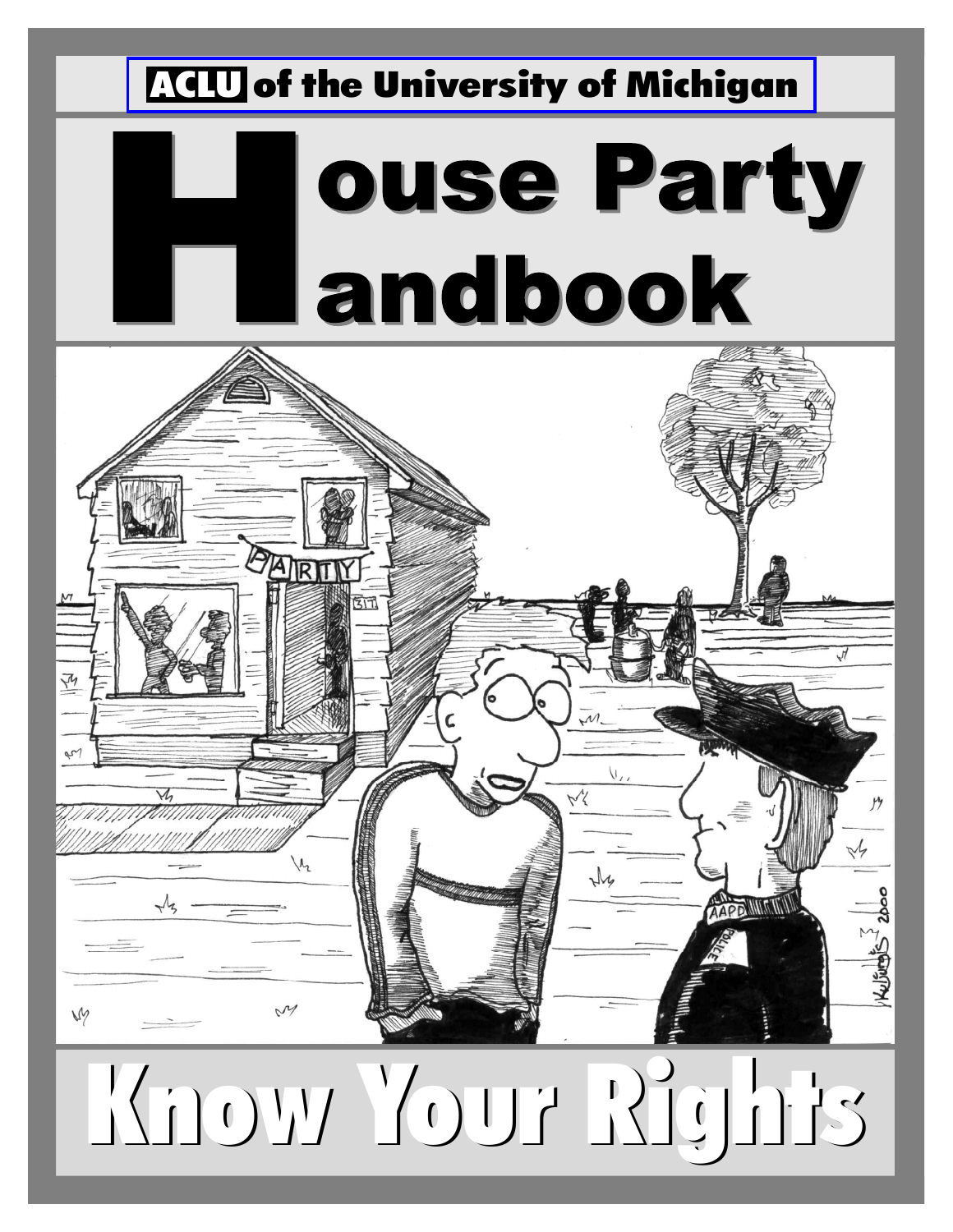**This handbook is brought to you by:**

University of Michigan<br> **http://www.umich.edu/~aclu** University of Michigan

The American Civil Liberties<br>Union is the nation's foremost he American Civil Liberties advocate of individual rights — litigating, legislating, and educating the public on a broad array of issues affecting individual freedom in the United States. The ACLU is a nonprofit, nonpartisan, 275,000-member public interest organization devoted exclusively to protecting the basic civil liberties of all Americans, and extending them to groups that have traditionally been denied them. In its almost seven decades in existence, the ACLU has become a national institution, and is widely recognized as the country's foremost advocate of individual rights.

University of Michigan



**Students' Rights Commission**

The Michigan Student Assembly<br>(MSA) is the central student govhe Michigan Student Assembly ernment at the University of Michigan, representing students from every school and college. It is the official student voice at the University. MSA facilitates communities between students and the University administration and advocates student issues and concerns.

Special thanks to the legal expertise of Nick Roumel, David Moran **P** pecial thanks to the legal exper and Michael Steinberg. Thanks also goes to Thomas Kuljurgis for all his comics and illistrations. Jim Secreto and Abe Rafi did the designing, planning, and grunt work for this handbook. If you have any questions, comments, or concerns, email aclu@umich.edu.

t can be hard to enjoy your party when you're worrying about the police inter-

your privacy. Parties, your rights if the police especially large ones, do show up, and how are magnets for all to fight for your innosorts of law enforce- cence if you are tickrupting and invading ment.

his handbook will tell you how to keep your party police-

free, how to stick up for eted.

# Contents:

#### How to keep the copsaway

**The top ways of getting the police to come or stay away . . . . . . . 3**

#### How to handle the cops

| What to do if the cops come to the door $\ldots \ldots \ldots \ldots \ldots \ldots$ |
|-------------------------------------------------------------------------------------|
|-------------------------------------------------------------------------------------|

#### How to aviod getting caught for doing illegal things

**The correct ways to serve alcohol and check IDs . . . . . . . . . . . 5**

Etc. . .

**Minors in possession, open intoxicants, and public urination . . . 6**

### Party Aftermath

**Who to call, what to do if you're busted . . . . . . . . . . . . . . . . . . . . . 6**

#### How to protect your rights

**Signs to put on your front door during your party . . . . . . . . . . . . . 7**

An online version of this handbook can be found at: *www.umich.edu/~aclu*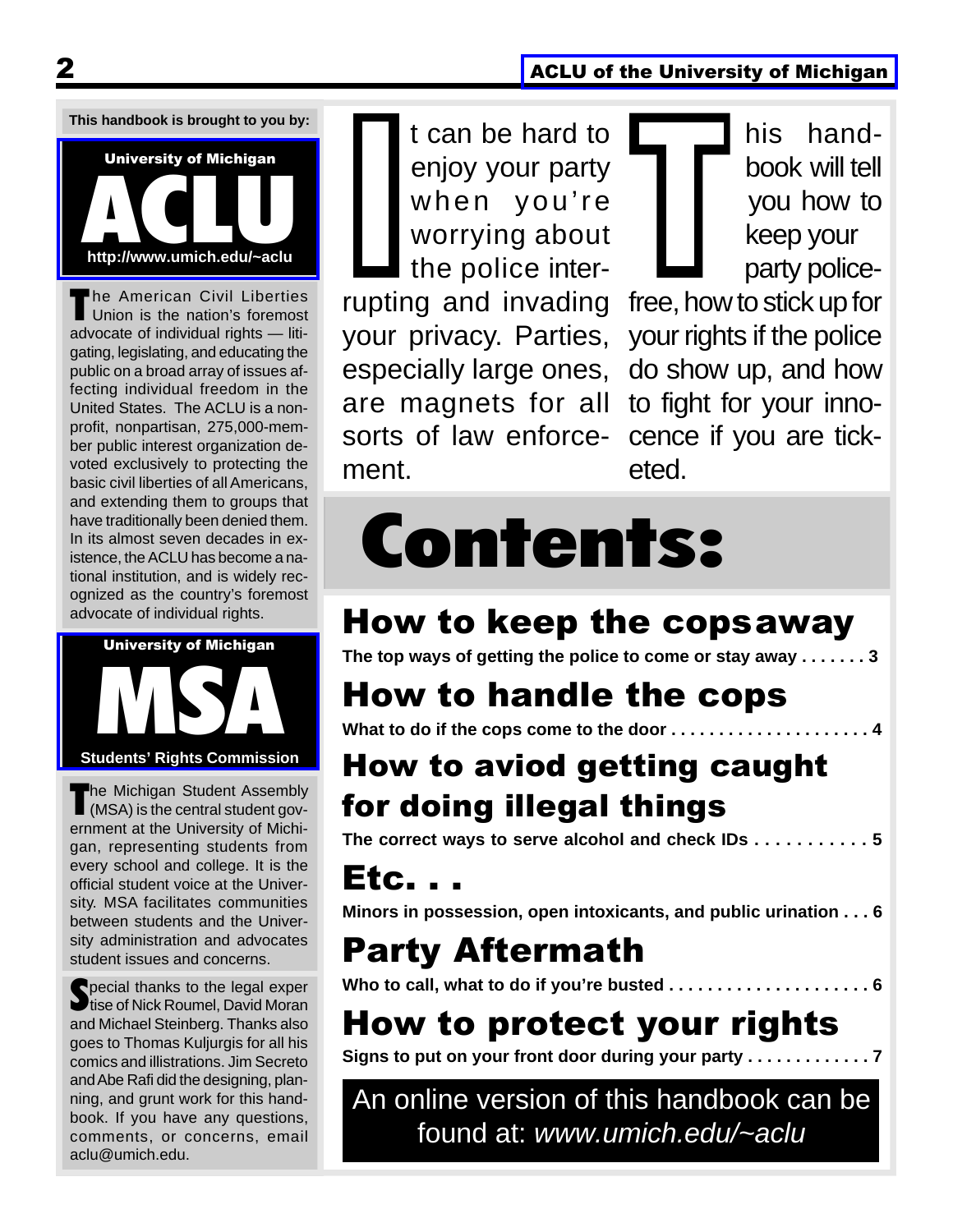## How to keep the cops away

I f you like having the cops at your parties,<br>here are some things you can do to<br>make sure they come: here are some things you can do to

#### **1. Be LOUD**

If your neighbors call the cops because you're too loud, or if the cops are driving around and hear your roaring party, then you're in trouble.

#### **2. Be EXPLOSIVE**

If the party grows beyond the bounds of your property, or your friends start blocking the sidewalk or disrupting traffic, then the cops will want to have a word with you.

#### **3. Be BIG**

Even if the party stays on your property, large groups of people hanging around outdoors attract police attention.

#### **4. Be PUBLIC**

If you advertise your party with flyers, or let everyone in who wants to come in, then your house or apartment will be considered the equivalent of a field: open to the cops and everyone else.

#### **5. Offer Free Donuts**

GIVING IT THE OL' COLLEGE TRY



Thomas Kuljurgis: Tentatively Speaking f you'd rather not party with the cops, here's the things you need to do:

#### **1. Be QUIET**

Let your neighbors know ahead of time that you'll be having a party, and ask them to call you —instead of the cops— if the party gets too loud. Then, if your neighbors do call and complain, quiet down. Generally, if you keep the music at a level where people can reasonably talk over it, then it won't be loud enough to catch the interest of any cops in the neighborhood.

#### **2. Be CONTAINED**

Keep your party inside your house, on your porch, and in your yard. The sidewalk isn't yours. That little area of grass beyond the sidewalk isn't yours. Even your driveway is problematic because it's yours, but only until it meets the street, when it becomes not yours.

#### **3. Be SMALL**

This doesn't mean you can't have a lot of people over. You can, but try to keep them indoors and on the porch. If the party isn't noticeable, then the cops will drive by.

#### **4. Be PRIVATE**

Don't publicly advertise your party with posters or fliers. Have some requirement for entering the party. For example, in order to get into the party, each

partier must know the host or at least be a friend-ofa-friend of the host. This way, the cops can't just stroll in without knocking.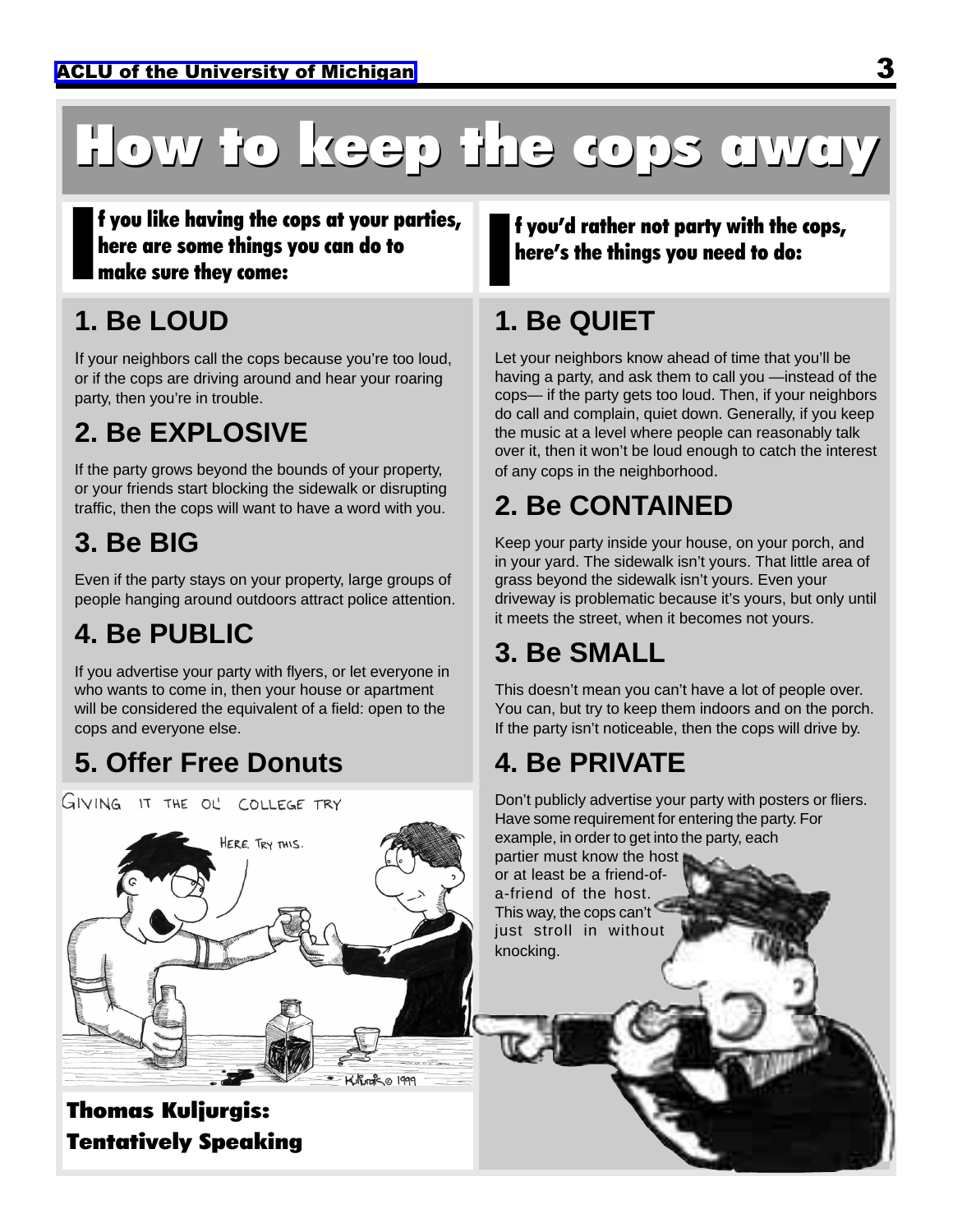# How to handle the cops

If you follow the previous guide<br>cops will be less likely to knock<br>door. But what should you do i<br>do show up? Let's go through this f you follow the previous guidelines, the cops will be less likely to knock on your door. But what should you do if the cops step-by-step.

#### **1. Knock, knock. Who's there?**

The cops will want to talk to an owner of the house or apartment, so if your name is on the lease, that's you. If you're not an owner, go find a (preferably sober) owner and tell him/her that the cops are here.

Meet the cops outside on your porch or in the hallway of your apartment building. Also, bring one or two (preferably sober) friends out there with you to witness everything. Your friends don't need to be a part of your conversation with the cop, but they should be close enough to hear what everyone is saying.

#### **2. Do I have to let the cops in?**

No. The cops can only come in if:

- **·** They have a search warrant or arrest warrant
- **·** There is a real emergency going on (e.g., someone is screaming for help inside)
- **·** You let them in

**Most of the time, cops get into parties because hosts let them into parties.** All the cops have to do is get you to consent to letting them in. So, they might say something like, "We're going to check around inside to make sure everything is OK in there. OK?" If you don't want the cops to come in, then graciously say something like, "No thank you officer. I don't consent to your entering my house/apartment."

#### **3. Am I required to show my ID?**

Technically, you aren't required to show ID unless you're being arrested, ticketed, or you're driving. In fact, the ACLU recently sued the East Lansing police

on behalf of a person who was arrested merely for refusing to show a cop his ID. Always ask, "Am I required to show you my ID? What if I don't feel comfortable showing you my ID?" Nevertheless, we advise that you do show your ID if you have it.

As you sort through your wallet or purse for your ID, the cops will often peer over your shoulder to see if you have a fake ID in there, too. Don't carry a fake ID, and you won't get in trouble.

#### **4. What do I say?**

You aren't required to say anything or answer the cops' questions. But, you should at least speak to the cops to find out why they have stopped by your party.

#### **5. What will the cops say?**

The cops will ask questions to try to confirm that a crime is going on. So, they might ask something like, "You're serving alcohol to minors in there, aren't you?" If you get a question like this, do not lie to the cops, and don't try to give a long explanation. Instead, when the cops ask you this kind of question, just politely decline to answer. Speak in a conversational manner. Don't be confrontational. Don't be rude. Don't ever get physical with a cop.

#### **6. What if the cops give me a ticket?**

Accept the ticket, and don't make a fuss. There's nothing you can do about it now, so save it for the judge.

#### **7. What if they come in even if I don't give consent?**

The cops have no right to do this. But, if this happens, simply say, in a voice loud enough for witnesses to hear, something like, "With all due respect, officer, I don't consent to your entering my house/apartment." But, do not become belligerent or physically confrontational.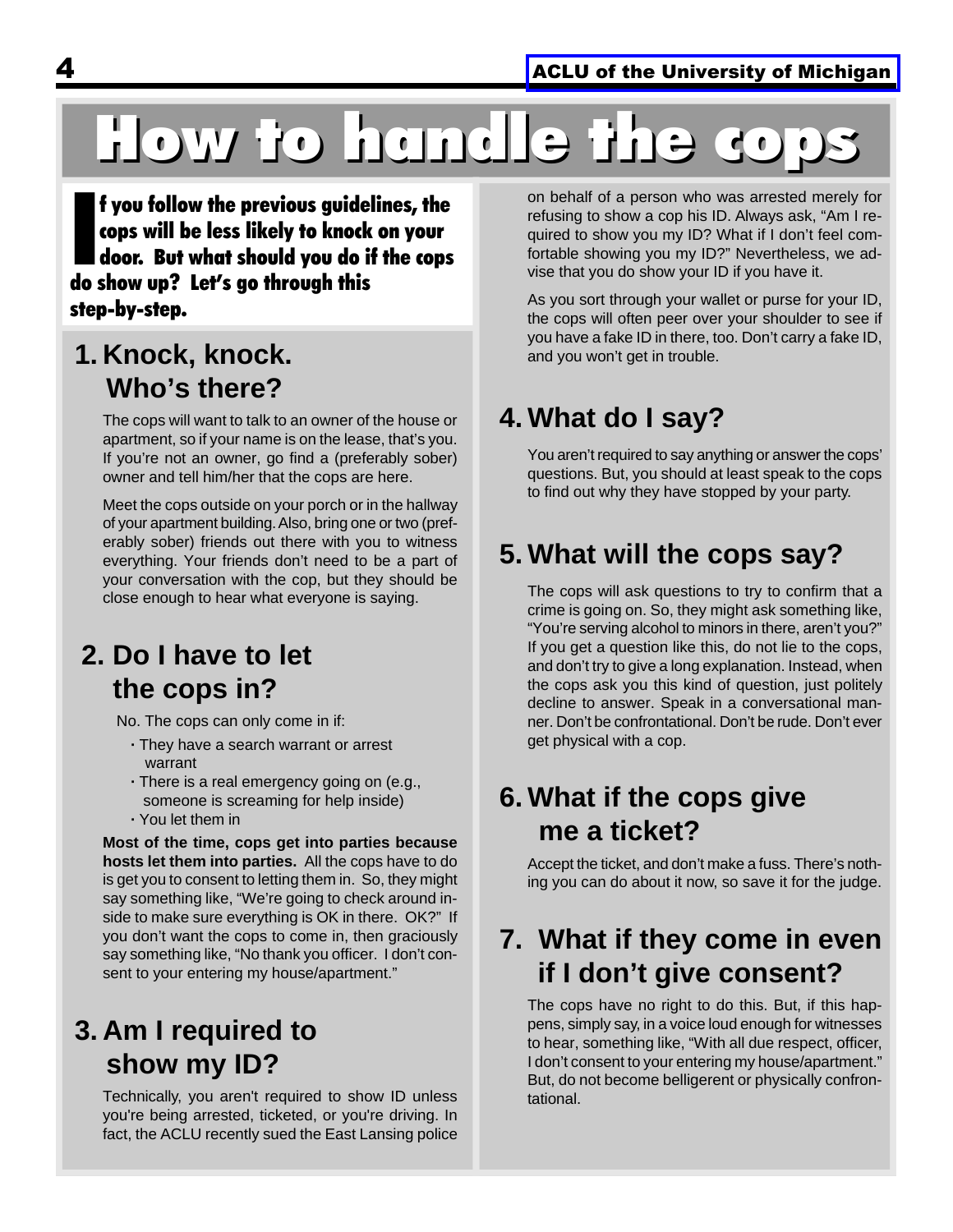## How to avoid getting caught for How to avoid getting caught for doing illegal things doing illegal things

G enerally, noise violations attract cops. If you follow the advice on noise violations above, you'll probably be okay. But, if the cops show up anyway, and you don't want them to catch you doing anything illegal, then we recommend that you **don't do anything illegal**. Here's some ways to avoid common party no-no's.

### **Serving Alcohol**

You aren't allowed to sell alcohol unless you have a liquor license. But, there are many ways<br>Y you can have a party and include alcohol. you can have a party and include alcohol.

1 **Buy the alcohol yourself, and provide it free of charge to your guests, no questions asked, except age.** This means someone should be positioned at the keg or bar checking ID's and making sure you're not going to get your party broken up due to a Minor in Possession (MIP) arrest in association with your party.

Buy the alcohol with others and provide it free of charge, no questions asked, except collect money before the purchase and therefore buy the alcohol as a "representative" of the example, have a party consisting of your bi **Buy the alcohol with others and provide it free of charge, no questions asked, except for age.** You can collect money before the purchase and therefore buy the alcohol as a "representative" of the group. For example, have a party consisting of your biology class, or your bowling team. At the gathering previous to the

Buy the a<br>However<br>the keg or bar. **Buy the alcohol yourself, provide the alcohol for free, but ask for voluntary donations along with age.** However, now you're starting to tread on shaky ground. Donation has to be voluntary and look voluntary. You cannot make payment a criterion for drinking. It's best to set up a donation table in a different room, away from

### **Checking ID's**

If the cops show up, and you're providing alcohol to your guests, you should be able to shot that you are checking ID's. If you don't check ID's, and the cops find a drunk minor at your f the cops show up, and you're providing alcohol to your guests, you should be able to show party, then you could get charged for serving alcohol to a minor. Here are two methods of checking ID's.

**Check ID's at the door.** Set up a stool at the entrance of the party and make sure that minors don't enter your house. This way you have less to worry about as far as who's inside. If you have multiple **Check ID's at the door.** Set up a stool at the entrance of the party and make sure that minors don't enter your house. This way you have less to entrances, set up multiple stools. Use a marking system - a permanent marker or a unique stamp work the best.

**2** Check ID's at the keg. This way, anyone may be at the party, but only those who are over 21 have access to alcohol. Again, use a marking system that you don't need to check ID's every time someone **Check ID's at the keg.** This way, anyone may be at the party, but only those who are over 21 have access to alcohol. Again, use a marking system so wants a drink.

| Under 21<br>Jntil 04-28-2001 |                    |
|------------------------------|--------------------|
|                              | <b>FOR LICENSE</b> |
|                              |                    |
| <b>Date of birth</b>         |                    |
| 04-28-1980                   |                    |
| Restrictions;                |                    |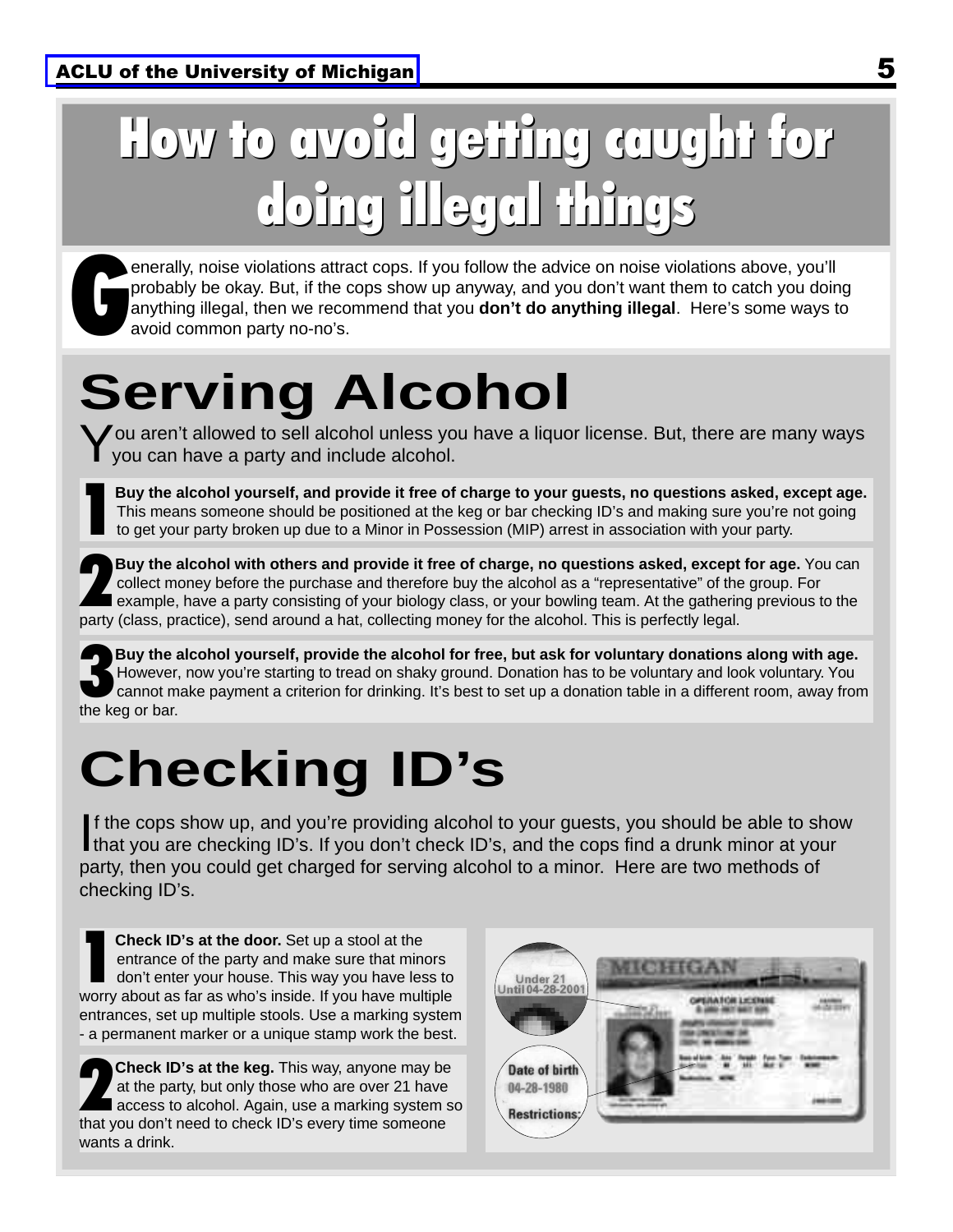#### $\bf{6}$   $\bf{6}$

If you're under 21 years old, then you're not allowed to drink alcohol. But, no matter how old you are, or whether you've been drinking, according to Michigan law, cops can ask you to take a breathalyzer test whenever they think that you are a minor who has been drinking. If you are a minor, and you blow anything higher than .02 (which is roughly equivalent to one alcoholic drink) then you get a ticket for MIP.

The ACLU of Michigan believes this is unconstitutional because it allows officers to give breathalyzer tests **without warrants** to people **who are not under arrest**. If this happens to you, get free advice about your legal options by contacting the ACLU of Michigan at (313)961-4662 (aclu@aclumich.org)

You can also get a MIP if you admit to drinking and you look like you've been drinking (slurred speech, poor coordination, etc). You can also get a MIP if you are a minor carrying an open or unopened container of alcohol. Even a seemingly empty container that only has alcohol residue in it counts. And, don't try to outsmart the cops by putting your vodka in a Sprite bottle—they know all the tricks.

#### **Open intoxicants**

If you are carrying an open container of alcohol on public property, then you can get ticketed. "Public property" means anything outside your property line. If, after a house party, you fall asleep on the yard with a beer in your hand, and your foot creeps out onto the sidewalk, then you can get an open intoxicant ticket. Cops have been known to lie in wait for these opportunities. Again, even a seemingly empty container that only has alcohol residue in it counts.

#### **Urinating in public**

If you gotta go, you gotta go, but you can't urinate in view of the public. If passers-by can see you, then you'll get in trouble even if you're on your property.

# Etc . . . Party Minors in possession<br>If you're under 21 years old, then you're not

f you are ticketed for a noise violation, open intoxicant, or urinating in public, then your record will stay clean and you'll have to pay \$100 for your first offense. For your first MIP, you'll have to pay \$50 in court fees and \$50 to take a 2-hour class on alcohol abuse.

For all types of violations, subsequent offenses will generally be placed on your record, and you will receive higher fees, probation and/or harsher penalties. (NOTE: For all offenses, standard plea bargains change frequently depending on the prosecutor and officers involved, the police department involved (AAPD or DPS), your "attitude" as determined by the police during the incident and leading to arrest, and other factors unique to your case.)

If you do get ticketed for anything, and you are a student at the University of Michigan, then contact Student Legal Services (734-763-9920.) The lawyers at SLS are experts at dealing with the stuff in this handbook, and they will help you win your case for free.

If your rights get trampled on, you can get free help from the ACLU of Michigan at (313)961-4662 (aclu@aclumich.org) or the

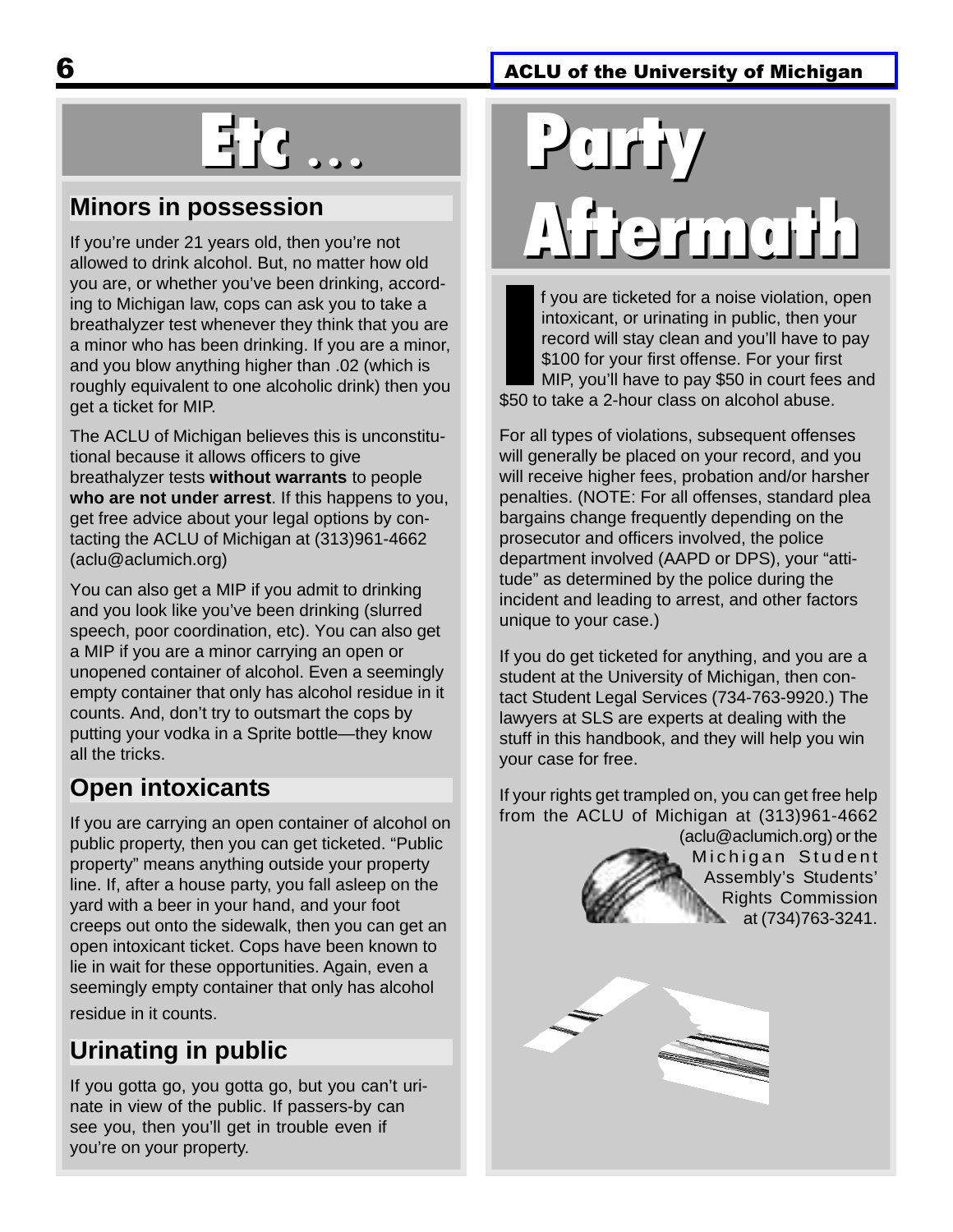# How to protect your rights

Delow are two door signs that should be removed from this booklet and posted during your party. The cutout on the left should be posted on the inside of your front door so residents can read it. The cutout on the right sho left should be posted on the inside of your front door so residents can read it. The cutout on the right should be posted outside the front door, so the cops can read it. The door signs' positive effects are that: 1. Undercover cops will tend to stay away 2. Cops will have a hard time arguing that it was an open party, and they thought they could just walk in. Note: these signs may make the cops more suspicious about what's going on inside your house.

#### IF SOMEONE IS AT THE DOOR AND YOU DON'T KNOW WHO IT IS:

**If you are NOT a resident, tell the person that they do not have permission to enter and to wait at the door while you get a resident.**

#### **Once a resident arrives:**

(try to have a witness with you):

**(1)**Ask the visitor(s) to identify themself or themselves.

**(2)**Ask if they are POLICE or WORKING WITH OR FOR THE POLICE.

If **YES**, ask if they have a search warrant. If they **DO NOT**, tell them politely but firmly that they **DO NOT HAVE CONSENT TO ENTER THE PREMISES UNDER ANY CIRCUMSTANCES**.

#### **You then have two options:**

**(1)** Offer to have a (sober/over 21) resident TALK TO THE OFFICER OUTSIDE. HANDLE the situation calmly and maybe you'll just get a warning, BUT ANYTHING YOU SAY CAN BE USED AGAINST YOU.

**(2)** You may also LOCK THE DOOR AND STOP ALL COMUNICATION with the officer, no matter what they tell you otherwise!

**Remember:** If the cops do have a warrant, do not say anything!



# \*NOTICE\*

If you are police or working with the police, YOU DO NOT HAVE CONSENT TO ENTER OR SEARCH THESE PREMISES WITHOUT A WARRANT!

*To everyone else:* If we are having what appears to be a party, you are not permitted to enter unless you have been specifically invited by a resident.

*Thank you*